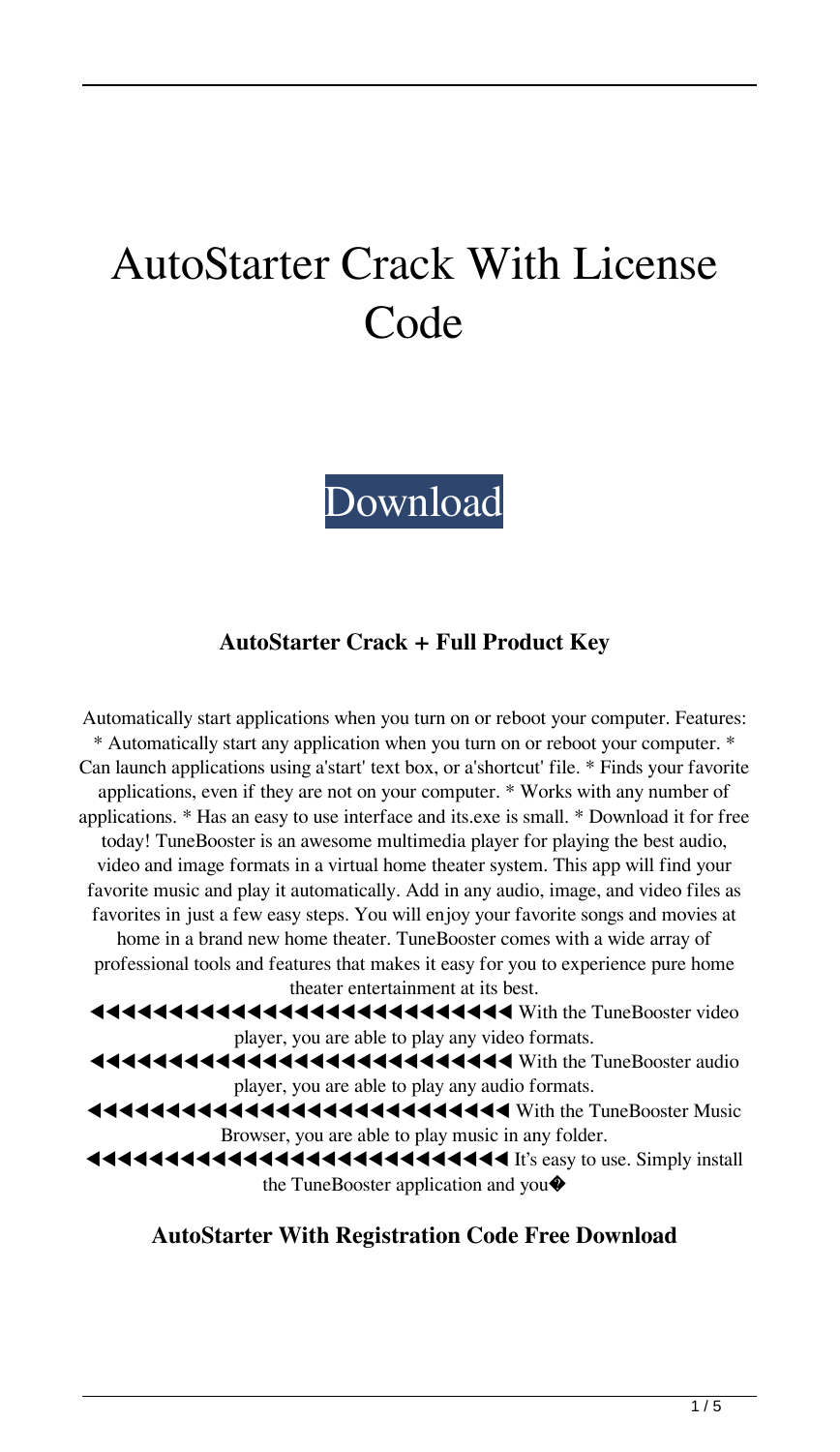KEYMACRO is a simple and easy-to-use macro recorder software, mainly designed to record mouse keystrokes. Description: KeyMacro is a simple and easy-to-use macro recorder software, mainly designed to record mouse keystrokes. The program saves your time by creating and exporting projects in such an easy way that you could be up and running in a short time. Features: KeyMacro is a simple and easy-to-use macro recorder software, mainly designed to record mouse keystrokes. The program saves your time by creating and exporting projects in such an easy way that you could be up and running in a short time. You can also use KeyMacro to record Windows API functions, use it to create applications, test websites, play games, run your favorite tools or do whatever you want to with ease. It runs on Windows 10, Windows 8, Windows 7, Windows Vista, Windows XP, Windows 2000, Windows Me, Windows NT and more. Record your mouse clicks: You may want to record your mouse clicks because you want to study how certain websites perform certain tasks. Record your mouse clicks and get the information for free! Or maybe you want to create a desktop shortcut or an application. Create a project, add your own content, save it, and then share your project with your friends and classmates. Use your own macros: Record mouse keystrokes by clicking on any object on your screen! It is simple, fun, and more importantly, free! Each project in KeyMacro is full of possibilities and features that will leave you speechless. Work with Windows API functions: Using the Windows API function like the GetWindowRect function will let you make your recordings much more accurate. Cut-ups: One click to cut-up is one of KeyMacro's strongest features, so there is no need to worry about it breaking your work. For example, you could cut a website page into smaller pieces to check out certain parts of it. The process is very fast and very accurate. Export your projects: You can save your projects in any of three different formats. Save them in the default Windows Notepad, the file you normally use to record projects with KeyMacro, or in a file saved on your hard disk. KeyMacro works with Windows 10, Windows 8, Windows 7, Windows Vista, Windows XP, Windows 2000, Windows Me, Windows NT and more. KeyMacro 360 77a5ca646e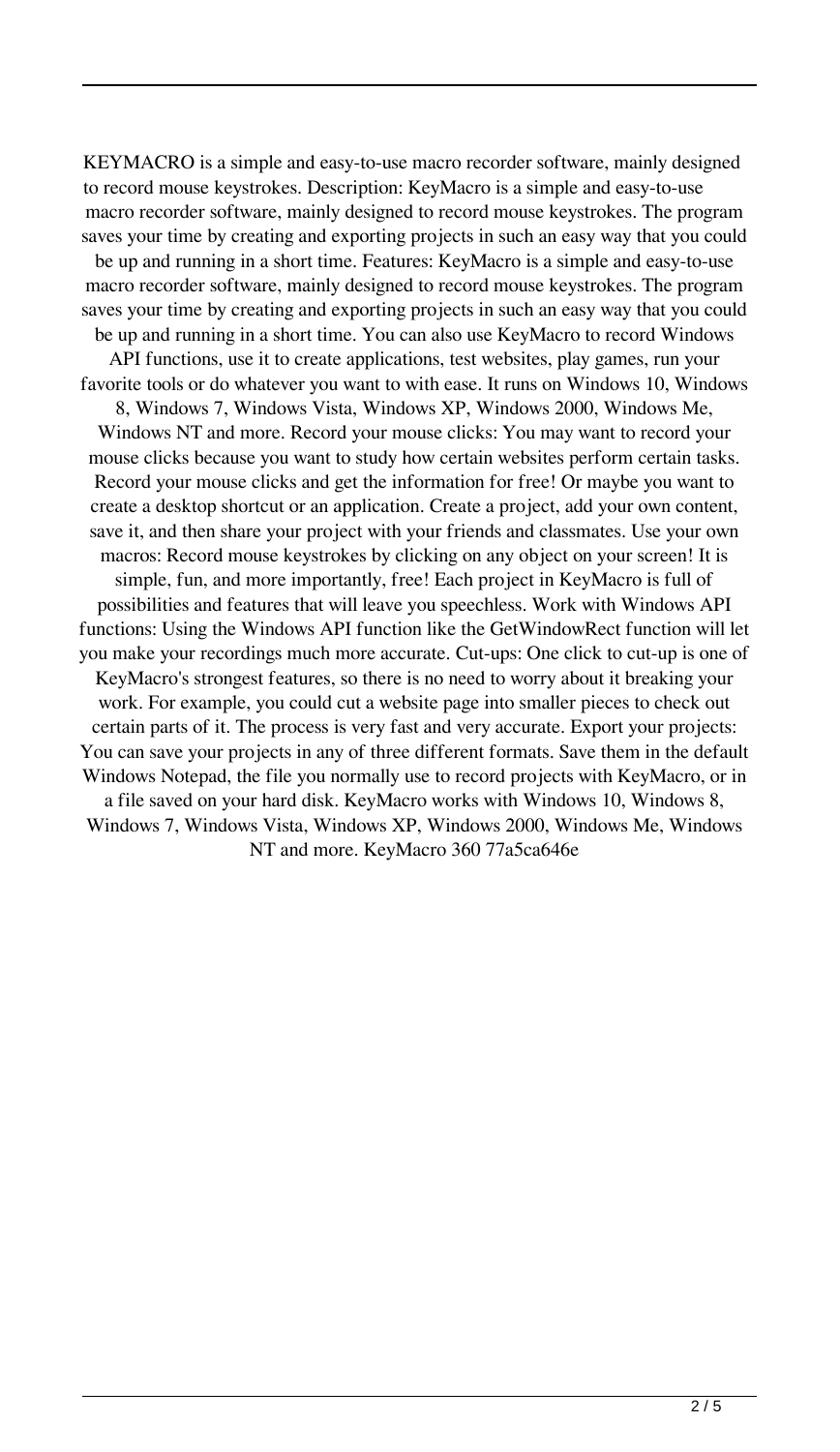## **AutoStarter Crack Free Download (2022)**

AutoStarter Description:AutoStarter is a desktop gadget specially made for users running Windows 7 or Vista, which can be configured to launch a program or open any other type of file automatically at a specified time. It has intuitive options that can be quickly figured out. Rating: AutoStarter Review: AutoStarter is a desktop gadget specially made for users running Windows 7 or Vista, which can be configured to launch a program or open any other type of file automatically at a specified time. It has intuitive options that can be quickly figured out. Desktop gadget for auto-opening files After it gets quickly integrated with the desktop, you can check out the small frame of the widget, which can be moved to any position on the screen by clicking and dragging it with the mouse. There are multiple skins available for it. Set a countdown or sharp time to run programs By bringing up the configurations panel, you can tinker with settings, starting with locating and indicating the file you're interested in opening by using the integrated file navigator. There are two timers available here. Either you can set a countdown in hours and minutes or specify the exact time in hours in minutes while keeping in mind that AutoStarter uses the system clock as the point of reference. The countdown timer is faulty However, we've noticed some issues with the countdown timer, since it didn't work as expected in our tests. It seems that, after setting the countdown, the gadget automatically adjusts the sharp time and uses it accordingly. For instance, if the current time is 8:40:20 and you set the countdown for one minute, the tool sets the sharp time to 8:41:00. So, instead of counting down one minute, it actually counts 40 seconds (the remaining seconds until the exact time). Simple tool for scheduling files to open As expected from a desktop gadget, AutoStarter didn't hog system resources in our testing, as it consumed a barely noticeable quantity of RAM and CPU. However, we cannot overlook the faulty design of the countdown timer, as the widget really configures the sharp time for running an application or launching another type of file.Q: Change source depending on input type I have an input field that is working perfectly and when you enter the first 4 digits of a 10 digit phone number, it will automatically change to a blank field to receive the last 6 digits of the phone number. It works fine for the first input

### **What's New In?**

\* AutoStarter is a small Windows application designed specifically for helping you create a list with files, webpages, and directories that you want to open them with minimal effort. The tool lets you generate batch files so you can automate the launching of multiple items at the same time. \* Adding files in the working environment The program gives you the possibility to build up a list with the items that you want to execute by adding different types of files and specifying a custom utility for opening a user-defined file. \* Tests and batch files AutoStarter lets you perform tests in order to check out the performance of the application when it comes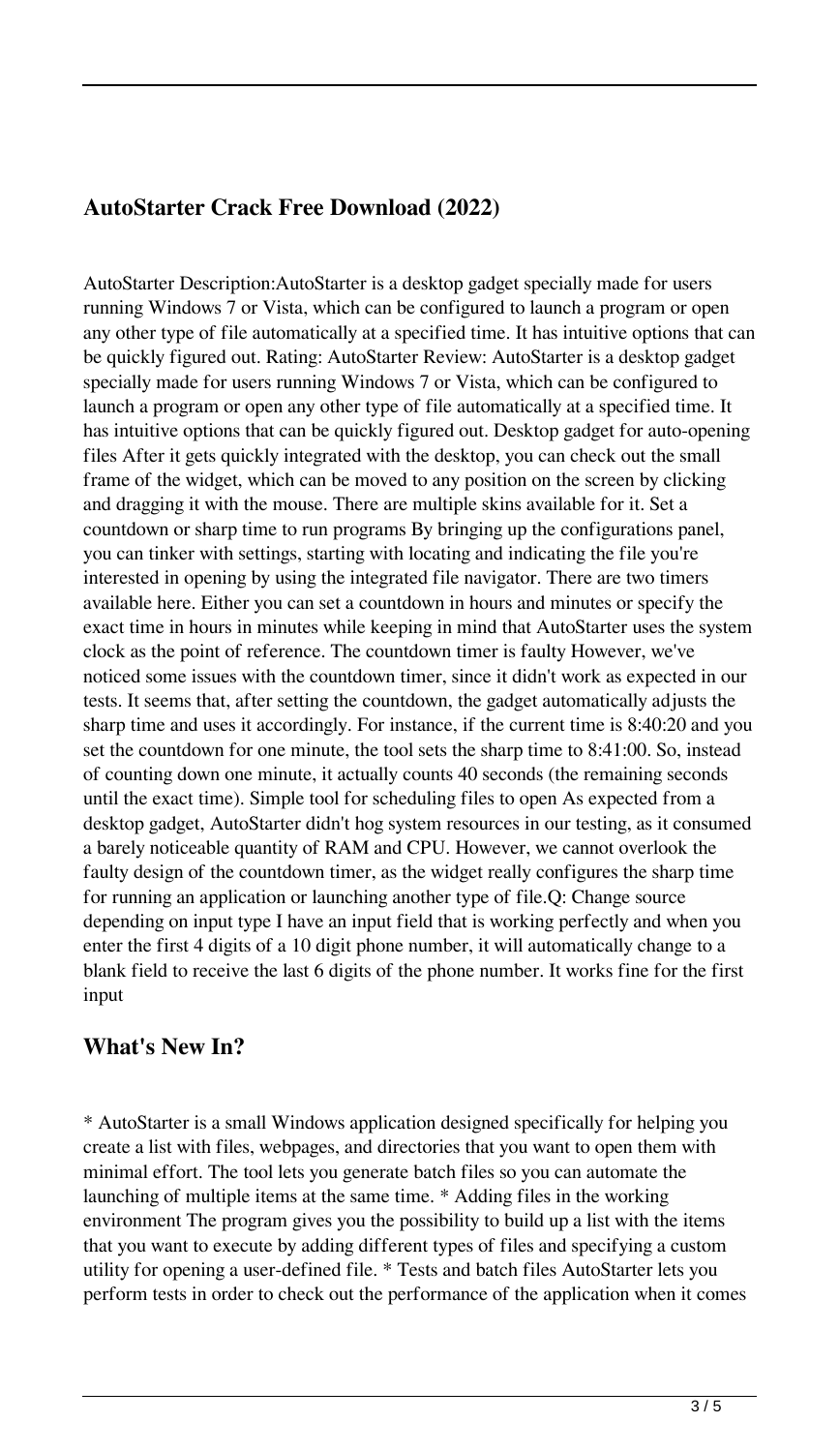to opening the user-defined files, save the current project as a template (so you can uploaded in your future projects), as well as create batch files (BAT file format). \* Other important features worth being mentioned offer you the possibility to write command-line parameters, enter a custom delay time (in seconds) before triggering the batch file, generate plain text files, set questions to the user, define "if" and "else" statements, and insert empty lines. While we were playing around with the program we noticed that it is easy to use and is very convenient. Overall, the tool is effective, easy to install, and it lets you create batch files for launching files or websites in a simple manner. System requirements: \* Windows 7, Windows 8/8.1, Windows 10 \* If you want to create batch files, you need the possibility to generate codes \* Minimum requirements: \* Windows 7, Windows 8/8.1, Windows 10 \* If you want to create batch files, you need the possibility to generate codes \*\*\*\*\*\*\*\*\*\*\*\*\*\*\*\*\* \* \* \* \* \* \* \* \*